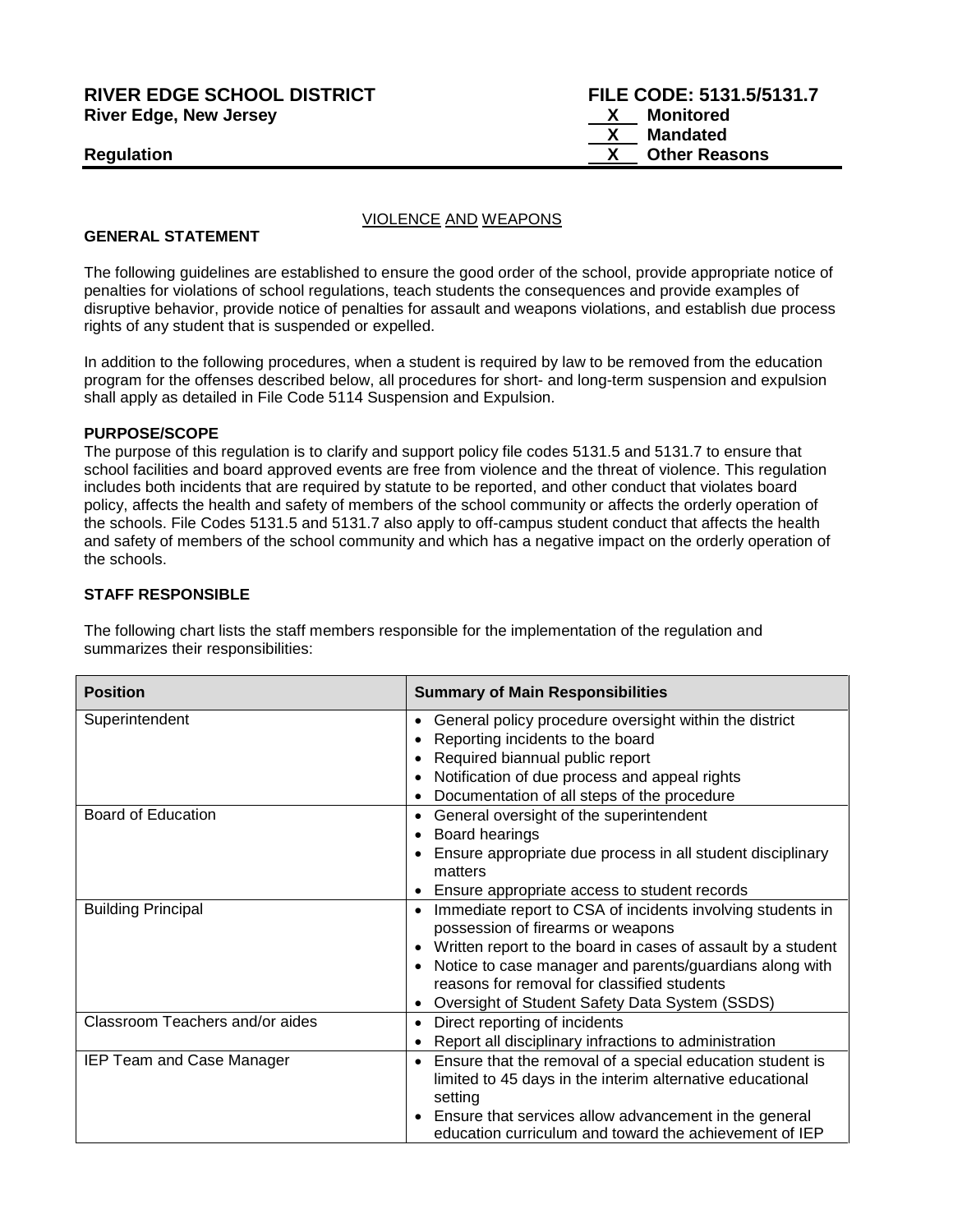|                           | goals and objectives<br>Recommend/initiate I&RS referrals in appropriate matters                                                                  |
|---------------------------|---------------------------------------------------------------------------------------------------------------------------------------------------|
| Special Education Teacher | Ensure that services allow for both advancement in the<br>general education curriculum and toward the achievement<br>of IEP goals and objectives. |

## **I. DEFINITIONS**

"Bodily injury" means physical pain, illness or any impairment of physical condition. "Serious bodily injury" means bodily injury that creates a substantial risk of death or which causes serious, permanent disfigurement, or protracted loss or impairment of the function of any bodily member or organ.

"Firearm" means any handgun, rifle, shotgun, machine gun, automatic or semi-automatic rifle, or any gun, device or instrument from which may be fired or ejected any solid object or gas, by means of a cartridge or shell or by the action of an explosive or the igniting of flammable or explosive substances. It shall also include, without limitation, any firearm which is in the nature of an air gun, spring gun or pistol or other weapon of a similar nature in which the propelling force is a spring, elastic band, carbon dioxide, compressed or other gas or vapor, air or compressed air, or is ignited by compressed air, and ejecting a bullet or missile smaller than three-eighths of an inch in diameter, with sufficient force to injure a person. A toy gun is not considered a weapon and its possession should not be reported. An imitation firearm (e.g., an object that looks like a real handgun but cannot be fired or converted to a handgun) should be reported.

"Weapon" means any object readily capable of inflicting serious bodily injury. The term includes, but is not limited to, (1) components which can be readily assembled into a weapon; (2) knives, clubs, slingshots, bands studded with metal filings or razor blades imbedded in wood; and (3) stun guns; and any weapon or other device which projects, releases, or emits tear gas or any other object or substance intended to produce temporary physical discomfort or permanent injury.

"Destructive device" means any device, instrument or object designed to explode or produce uncontrolled combustion, including, but not limited to, any explosive or incendiary bomb; any rocket having a propellant charge; any weapon capable of firing a projectile.

"Explosive" means any chemical compound or mixture that is commonly used or is possessed for producing an explosion.

Disciplinary removals are defined as any instance in which a child is removed from his/her educational placement for disciplinary purposes, including in-school suspension, out-of-school suspension, expulsion, removal by school personnel to an interim alternative educational setting for drug or weapon offenses or serious bodily injury, and removal by a hearing officer for likely injury to self or others. All disciplinary removals for reasons other than Violence, Vandalism and Substance Abuse (VV-SA) lasting at least one-half day for students receiving special education and or related services must be reported using the Report of Suspension of Students with Disabilities section of the Student Safety Data System (SSDS) by the school that the student attends. The data are reported annually to the United States Department of Education (USDOE).

## **PROCEDURES**

## **Incidents of Violence and Vandalism**

- A. Any school employee who has direct knowledge from a victim of, or participant in an incident defined in this section including harassment, intimidation, and bullying, or the possession or distribution of alcohol or other drugs on school grounds, and any school employee who reasonably believes a student is under the influence of alcohol or other drugs shall promptly report that information to the building principal:
	- 1. Assault: causing or attempting to cause bodily injury to another, including conduct that engaged is in purposely, knowingly, or recklessly.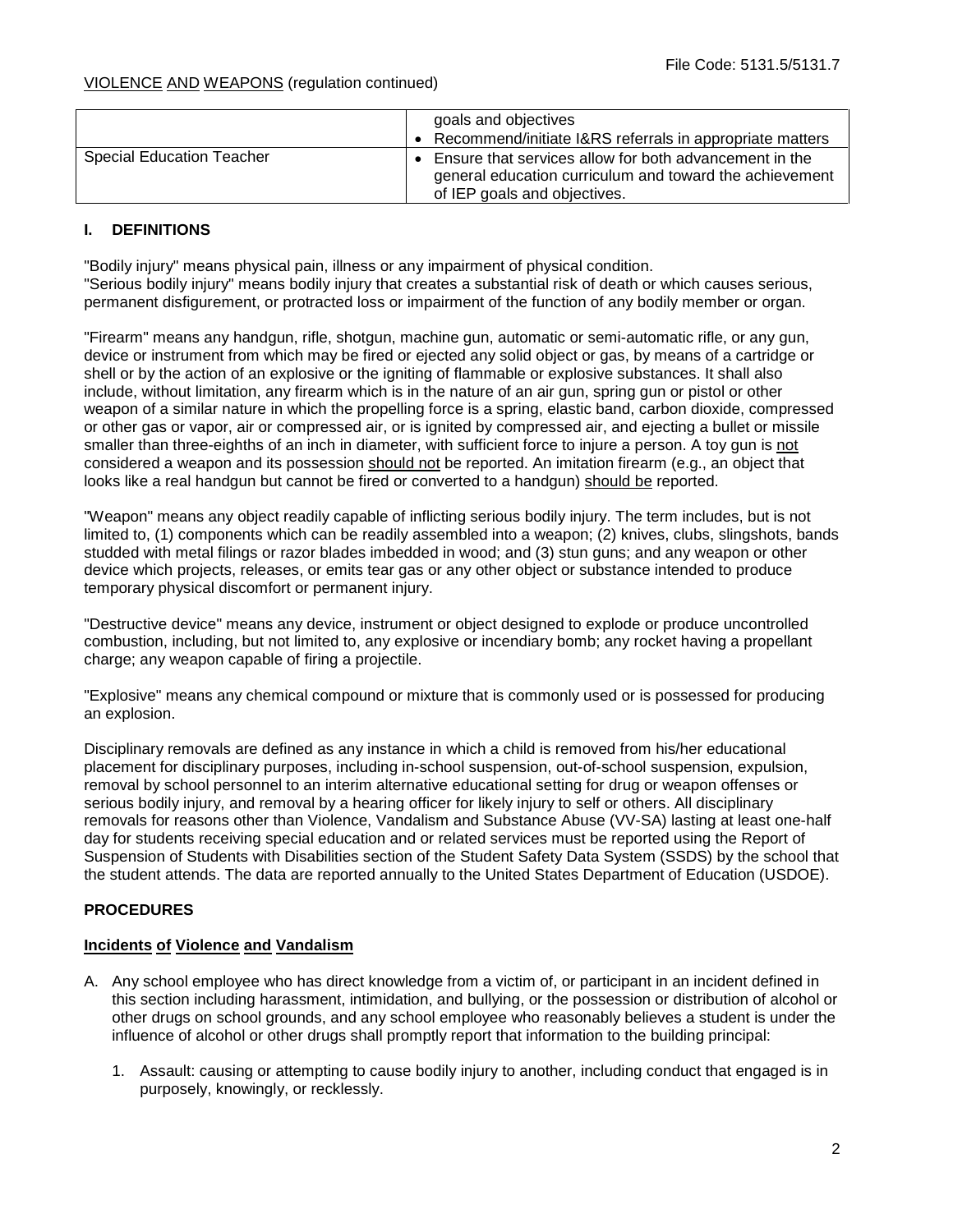- 2. Bias-Related: conduct which is reasonably perceived as motivated by any actual or perceived characteristic, such as race, color, religion, ancestry, national origin, gender, sexual orientation, gender identity and expression, a mental, physical, or sensory disability, or any other distinguishing characteristic.
- 3. Criminal Threat: Expressing either physically or verbally the intent to commit one of the following violent criminal offenses: homicide, aggravated assault, sexual assault, kidnapping, or arson. The threat must be made for the purpose of placing another in imminent fear of one of these violent acts, under circumstances that would reasonably cause the victim(s) to believe the immediacy of the threat and the likelihood that it will be carried out.
- 4. Extortion: Attempting to obtain or obtaining money or any material thing (regardless of value) from another by means of a stated or implied threat of future violence, or threats to make false charges against someone or to blackmail someone.
- 5. Fight: Mutual engagement in a physical confrontation that may result in bodily injury to either party. Does not include a verbal confrontation or a minor confrontation, such as a shoving match. Each participant must be classified as an offender. One needs to consider age and developmentally appropriate behavior before using this category.
- 6. Threat: Attempting by physical menace (e.g., verbal threats) to put another in fear of future serious bodily injury. (Do not include bomb threats in this category.) One needs to consider age and developmentally appropriate behavior before using this category.
- 7. Kidnapping: Pursuant to N.J.S.A. 2C:13-1, unlawful removal of a student from school grounds or a substantial distance from where he or she is found in or on school grounds; or confinement of the victim for the purpose of holding the victim for ransom or reward as a shield or hostage; or confinement for a substantial period of time to facilitate commission of a crime or flight thereafter; or to inflict bodily injury on or terrorize the victim.
- 8. Robbery: Obtaining money or any material thing (regardless of value) from another by means of violence or the threat of immediate violence.
- 9. Sex Offense: Subjecting another to sexual contact or exposure. For the incident to be considered a sex offense, at least one of the following criteria must apply to the offender. The offender must:
	- a. Intentionally touch, either directly or through clothing, the victim's intimate body parts, for the purpose of degrading or humiliating the victim;
	- b. Sexually arouse or sexually gratify himself or herself in view of the victim whom the offender knows to be present;
	- c. Force or coerce the victim to participate in any contact or exposure; or
	- d. Commit any act of sexual assault defined under N.J.S.A. 2C:14-2, which includes provisions related to the age of the victim and the offender.

Note - Intimate body parts are defined by statute (N.J.S.A. 2C:14-1e) to include "sexual organs, genital area, anal area, inner thigh, groin, buttock or breast of a person."

One needs to consider age and developmentally appropriate behavior before using this category when there is no victim.

- 10. Gang-Related: Confirmation from a law enforcement official, the victim, or the offender that the incident was gang related.
- 11. Arson: Starting a fire or causing an explosion in or on the grounds of a school, thereby purposely or knowingly placing the victim or group of specified victims in danger of death or bodily injury; or with the purpose of destroying or damaging the victim's or group of specified victims' property that – as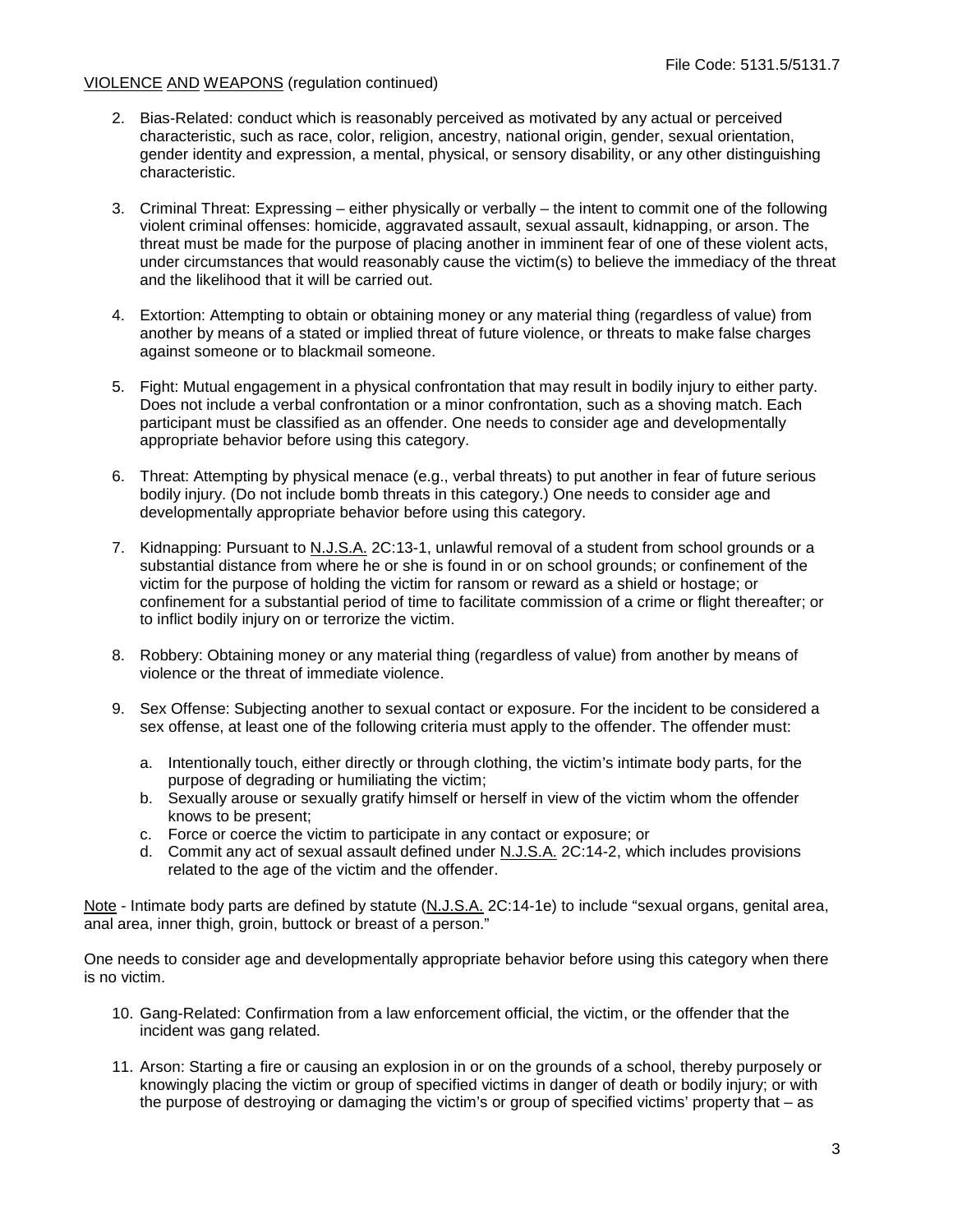defined under Incident Location – is in the school, on school grounds, or in another school building or structure. Arson does NOT include the act of lighting a match.

- 12. Bomb Threat: A communication received via telephone, e-mail or other means stating that a bomb (an explosive device greater in size than a firecracker) will detonate on school grounds.
- 13. Burglary: An individual entering, or surreptitiously remaining in, a school district facility or on school property, or someone else's property (e.g., an automobile) that is on school property for committing an offense therein. For an incident to constitute burglary, the individual must not be entitled to enter or remain in the facility. If the person does have this right, and property is stolen, the incident is reported as theft.
- 14. Damage to Property: Purposely, knowingly, or recklessly destroying or defacing school, contracted, or personal property, thereby causing an economic loss due to repair or replacement. Serious incidental damage to property that occurs during an act of violence should be reported.
- 15. Fake Bomb: An object that has the appearance of an explosive device that upon inspection is determined to be harmless.
- 16. Fire Alarm: Knowingly setting off a fire alarm when no fire exists.
- 17. Fireworks Offense: The possession, sale or distribution, or detonation of a self-fusing explosive device that is no greater in size than two inches and is commercially sold as "fireworks." Cherry bombs, M80s, and M90s are reported in this category.
- 18. Theft: The taking of the school district's or a person's belongings or property without consent. Report only incidents where the value of the article taken is \$10 or more. One needs to consider age and developmentally appropriate behavior before using this category.
- 19. Trespassing: Entry onto school property or into a school building without permission when the individual knows that he/she is not privileged to be on the property.
- 20. Use of controlled dangerous substance Usage must be confirmed by medical examination or by a refusal of examination.
- 21. Possession: A student is found with alcohol, marijuana, and/or any other prohibited substance or anabolic steroids (excluding cigarettes) in his or her locker or vehicle, or on his or her person. This definition also includes possession of unauthorized prescription drugs, over-the-counter (nonprescription) drugs, drug paraphernalia and authorized prescription drugs – except medicines under the conditions stated in the student's individualized healthcare plan.
- 22. Sale/Distribution: The sale or transfer of alcohol, other controlled dangerous substances (not including cigarettes), or anabolic steroids to others, or employs others to do the same.
- B. Behavior that Threatens Safety, Wellbeing, or Orderly Operation
	- 1. Any school employee, volunteer, or student who obtains direct information regarding any person on school grounds, in school buildings, on a school bus or at a school sponsored activity, who is or is becoming, or has become a threat to the safety and wellbeing of a student, staff member, other person or school property shall immediately report the information to the building principal. This includes any information related to suicidal or other self-destructive behaviors; it also includes actions by students, employees, volunteers, vendors, or visitors that disrupt the orderly operations of the school;
	- 2. All reports of violence and/or vandalism will be timely documented in writing and signed by the individual reporting the incident and the building principal;
	- 3. A verbal report of all incidents of disruption of orderly operations, by adults, shall be immediately made to the building principal and shall accurately and fully document the incident, including the date,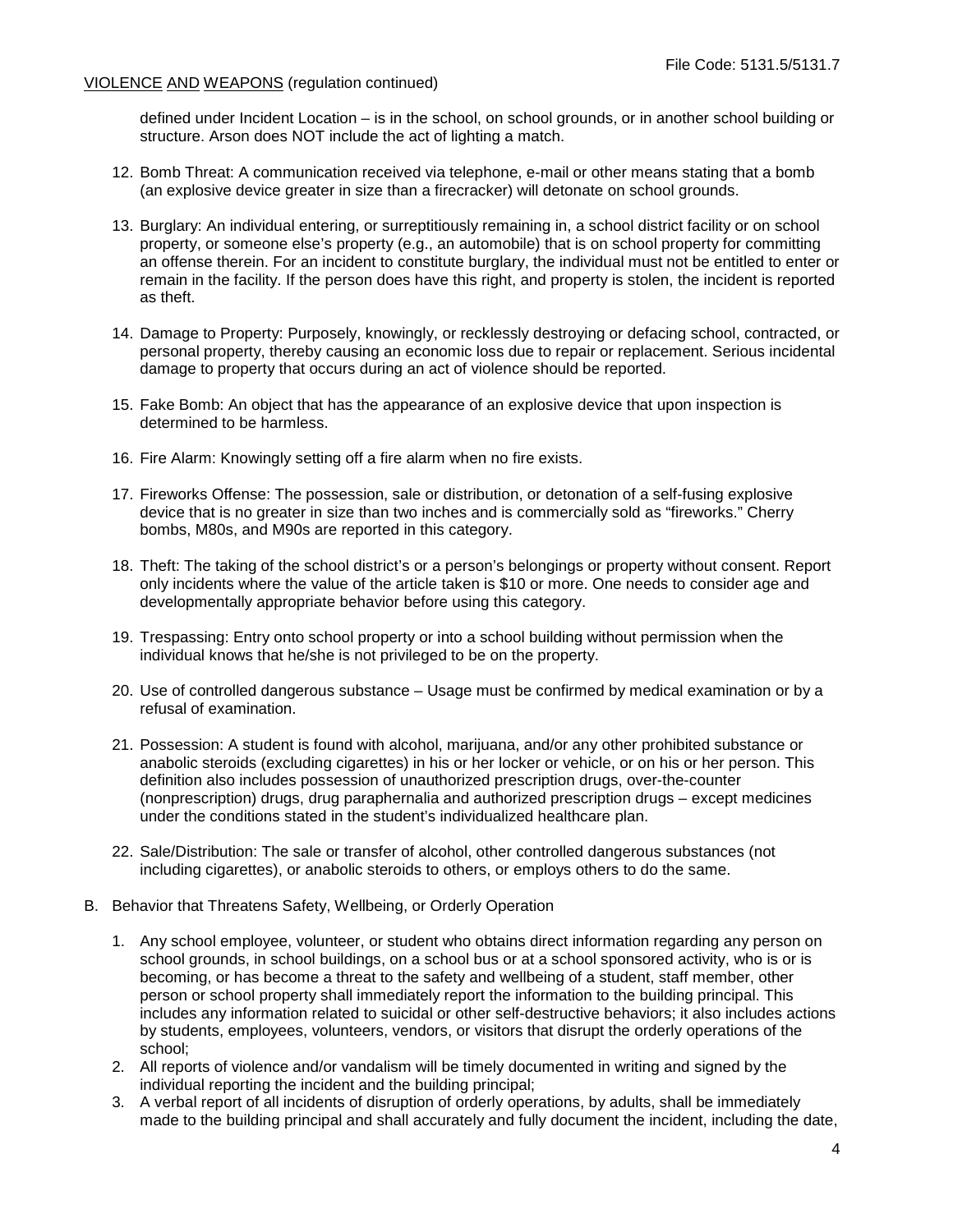time, and location of events, and the names of witnesses to the extent known, and a summary of the incident. The verbal report shall be followed by a written report within five school days of the incident;

- 4. The principal/designee shall promptly investigate all reports;
- 5. The principal will promptly complete and document the steps and findings of the investigation and file a written report with the superintendent;
- 6. The principal will notify the police and/or appropriate legal authorities in cases of criminal behavior that endangers or threatens to endanger the safety of staff, students or any person on school grounds, on a school bus, or at a board approved event.
- C. Notifications and Reporting
	- 1. The principal shall:
		- a. Notify the superintendent of both the incident and the administrative action taken regarding the incident;
		- b. Ensure that all incidents of violence, vandalism or substance abuse that are required to be reported in the Student Safety Data System (SSDS) system are promptly and fully filed and shall ensure the proper execution of required documents.
	- 2. The superintendent/designee shall:
		- a. Review all incident reports of violence and vandalism to ensure appropriate investigation and follow-up of all reports;
		- b. Verification of the annual report on violence and vandalism shall be part of the state's monitoring of the school district. The district will comply with Student Safety Data System (SSDS) as detailed below;
		- c. Ensure that the district and each school grade regarding harassment, intimidation and bullying is posted on the home page of the school and on the district websites;
		- d. Provide for the training of staff to prepare them to fulfill the reporting requirements.
	- 3. Social, medical, psychological, legal and other records from the courts or probation division, and records of law enforcement agencies, pertaining to juveniles charged as a delinquent or found to be part of a juvenile-family crisis, shall be strictly safeguarded from public inspection. Victims of crimes asserting a need to access such records must obtain a court order expressly indicating disclosure of specific records to named party in a civil action.
- D. Penalties and Restitution
	- 1. A student who engages in violence or vandalizes school property is subject to discipline, which may include suspension or expulsion, in accordance with board policy 5131 Conduct and Discipline and the district code of student conduct. Criminal conduct will be reported to law enforcement authorities;
	- 2. The parents or guardian of any minor who damages school property, whether or not the minor is enrolled in this district, shall be liable for damages in the amount of the injury, together with costs of suit if the board must resort to legal process to obtain payment of damages;
	- 3. Each building principal, with the consent of the superintendent, may institute proceedings in Special Civil Part of the Superior Court in order to recover damages to district property caused by student misconduct. Parents may be held liable for actual damages and costs of suit pursuant to N.J.S.A. 18A:37-3.
	- 4. Any person who purposely defaces or damages school or personal property with any symbol that exposes persons to violence, contempt, or hatred on the basis of race, color, religion, gender, disability, sexual orientation, gender identity or expression, national origin or ethnicity is guilty of a crime and shall be reported to the police;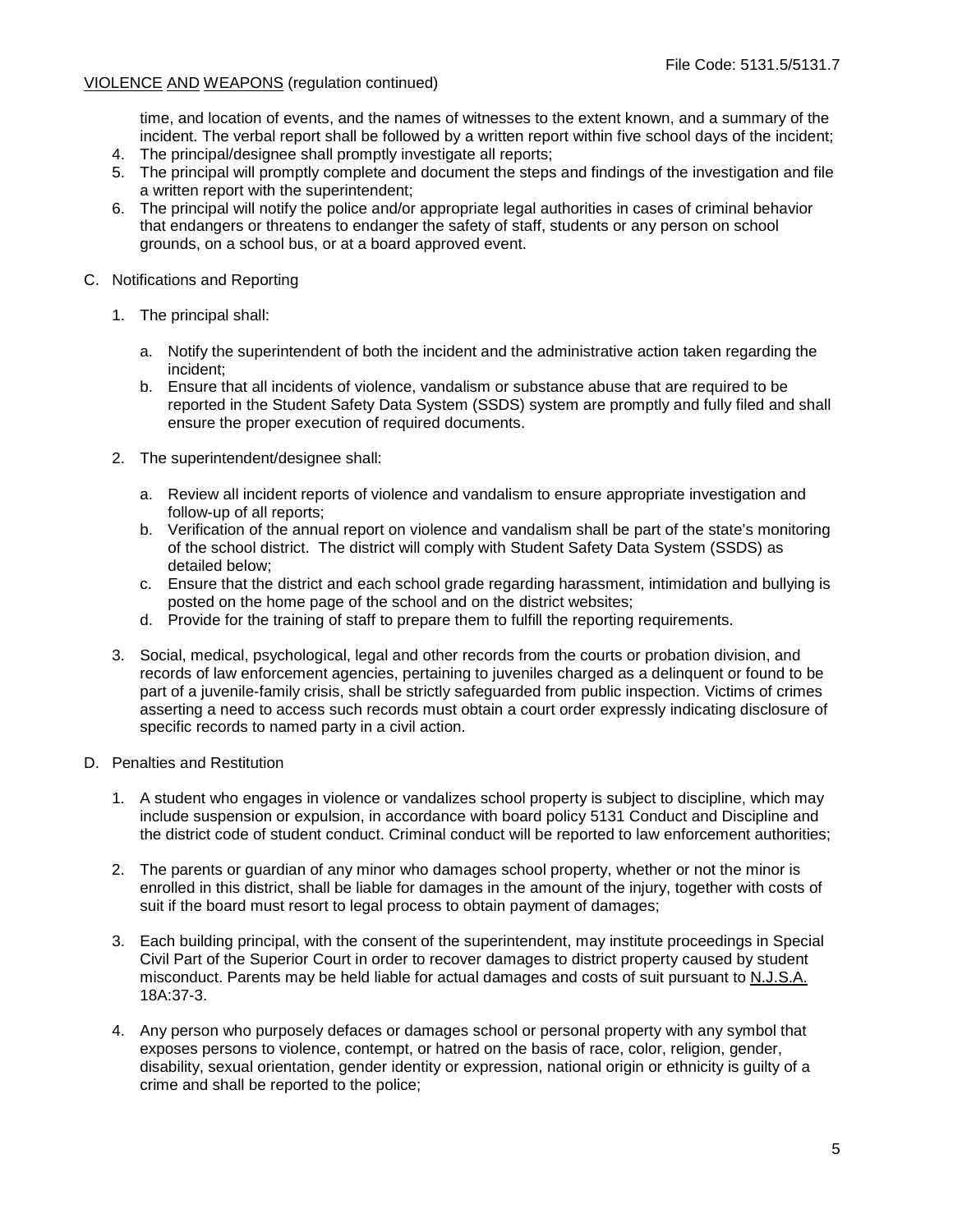5. A student found responsible of any act of violence is subject to discipline up to and including suspension, expulsion and referral to law enforcement authorities (see board policy and regulation 5114 Suspension and Expulsion).

## Procedures for Reporting Allegations of a Crime Committed On School Property

All students enrolled in the district are required to submit to the authority of teachers and other individuals as designated, including but not limited to aides, bus drivers and chaperones.

Pursuant to the *Uniform State Memorandum of Agreement between Education and Law Enforcement Officials* between the district, the River Edge County Prosecutor's Office and the River Edge Police Department, uniform procedures are required for the reporting and handling of allegations of a crime committed on school property. Such procedures are required to ensure staff cooperation between law enforcement and education officials for the protection of students and the preservation of a safe educational environment. These procedures also serve to prevent compromising any ensuing investigation of alleged criminal conduct by any of these agencies, and to ensure that the district and all agencies function collectively and efficiently with respect to allegations of crimes.

- A. Administrative staff must promptly notify the police and as appropriate child welfare authorities whenever there is reason to believe that:
	- 1. A drug offense has occurred (except when a student voluntarily and on his or her own initiative seeks treatment for substance abuse and does not appear to have been involved in the distribution of drugs);
	- 2. A firearm has been brought onto school property;
	- 3. A student, staff member or other person is in unlawful possession of a firearm, whether on or off school property;
	- 4. A student, staff member or other person has threatened or intends to commit an act of violence;
	- 5. A crime has been committed involving criminal sexual contact by or against a student on school property or during school hours or school-related functions;
	- 6. A hate crime has been, or is about to be committed ("hate crime" means an offense committed with the purpose of intimidating and individual or group of individuals because of race, color, disability, religion, national origin, nationality, ethnicity, ancestry, age, sex, affectional or sexual orientation, gender identity or expression, marital status, domestic partnership status, familial status and according to law and board policy 2224 Nondiscrimination/Affirmative Action);
	- 7. A potential missing or abused child situation is detected (N.J.S.A. 18A:36-25).
- B. Administrative staff should also promptly notify the police when they have seized or come upon:
	- 1. Any controlled, dangerous substance or drug paraphernalia;
	- 2. Any firearm or dangerous weapon; and
	- 3. A "utility knife, "box-cutter" knife, switchblade, stun gun, metal knuckles or any dangerous instrument.
- C. Whenever there is an allegation that a crime has been committed on school property against a student by a school employee, or by a student against another student or school employee:
	- 1. The principal or his or her designee must immediately notify the police by calling 911 in an emergency and (201) 262-1233 for non-emergencies any police personnel stationed at the school, if applicable, and the Division of Child Protection and Permanency (DCP&P) at 1(877) 652-2873;
	- 2. The principal or his or her designee must immediately notify the parent or guardian of any student involved;
	- 3. The suspect must be escorted to the principal's office where he or she shall remain while the school contacts the police and DCP&P. Under no circumstances is the suspect to be removed or asked to report to Central Office before the police, DCP&P or the Prosecutor's Office arrives;
	- 4. The principal or his or her designee must separate and protect the victim by referring him or her to the nurse's office or calling 911 for an ambulance in the case of an emergency;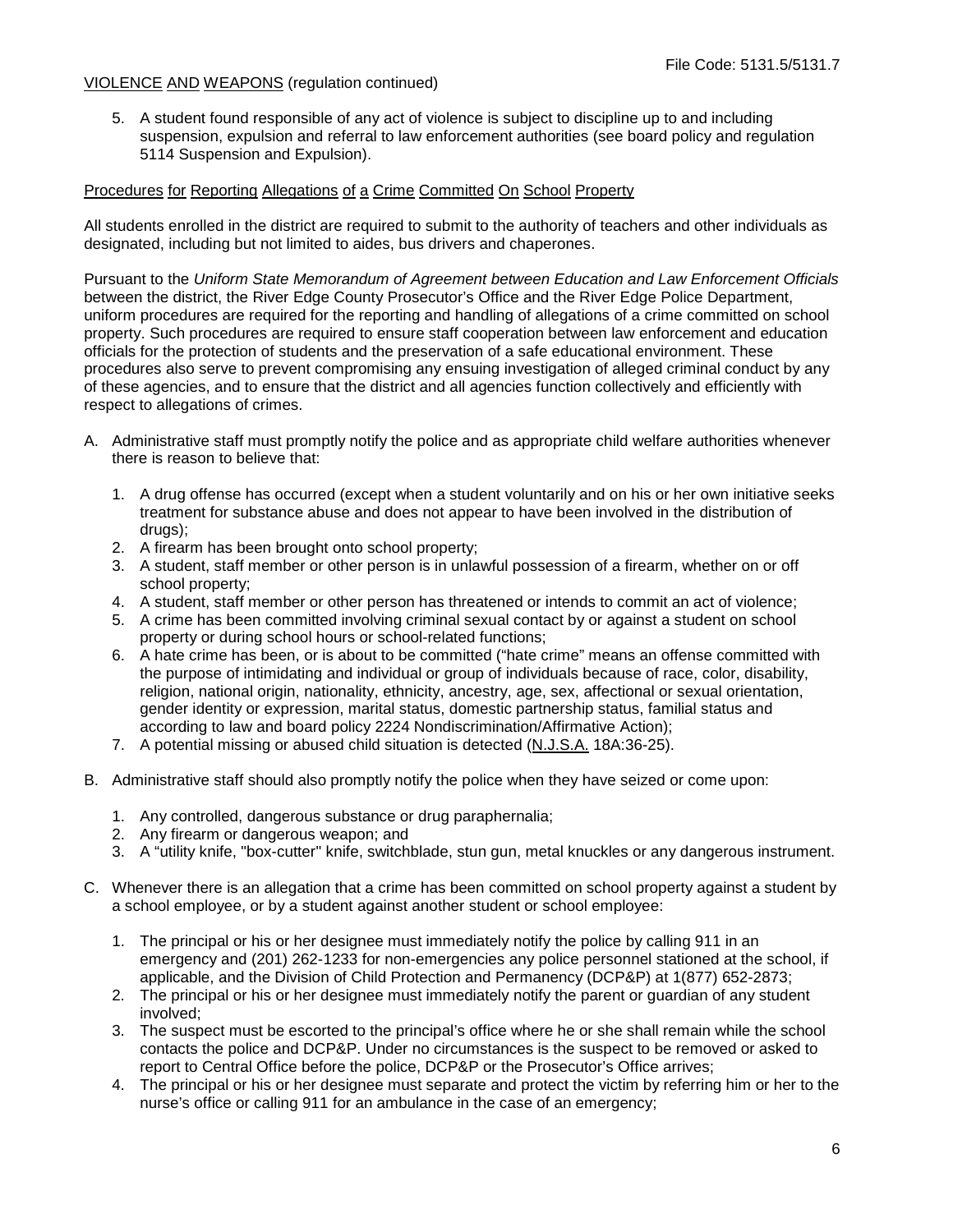- 5. The principal or his or her designee must secure all possible crime scenes by closing those areas off to any staff, students or other persons. Security shall be stationed at all entry points to those areas until the police (which include school personnel stationed at the school) or the Prosecutor's Office arrives to secure the crime scene;
- 6. The principal or his or her designee must secure all potential witnesses until the police (which include school personnel stationed at the school) or the Prosecutor's Office arrives;
- 7. In the rare instance when the end of the school day approaches and neither the police, DCP&P or the Prosecutors Office have arrived to take the suspect into custody, then the principal or his or her designee must make another call to the police, no later than 45 minutes prior to the end of the school day, to advise that no agency representative has arrived and that the suspect's end of the work day is approaching and will soon be leaving.
- D. Allegations of a crime committed against a school employee by another school employee

With respect to allegations that a crime has been committed on school property against a school employee by another school employee, the above procedures should be followed, with the exception of contacting DCP&P and any parents or guardians.

## Serious Offenses – Mandatory Removal from School

- A. Serious and dangerous offenses requiring mandatory removal from school include:
	- 1. Assault against board member or school personnel in the performance of their duties, or as a result of the individual's relationship to a public school, without a weapon;
	- 2. Assault against board member, school personnel, or student with a weapon on school property, school bus or at a school function;
	- 3. Gun possession on school property, on a school bus or at a school function;
	- 4. Conviction of possession of a gun or a crime involving a gun off school property;
	- 5. Administration retains the discretion to remove a student pursuant to the code of student conduct or other misconduct if that misconduct endangers the health or safety of others or disrupts the orderly operation of the schools. Discipline may be imposed according to the district's anti-bullying policy, file code 5131.1.
- B. Assault without a Weapon
	- 1. Where a general education student commits an assault, without a weapon, upon a board of education member or board employee, acting pursuant to assigned duties or as a result of the individual's relationship to a public school district, that student shall be immediately suspended from the school's general education program pending a hearing before the board of education. The building principal/designee shall:
		- a. Immediately remove the student and report such removal to the superintendent.
		- b. Isolate the student with appropriate supervision until released into the custody of law enforcement or parent/guardian;
		- c. Notify law enforcement of a potential violation of the New Jersey Code of Criminal Justice;
		- d. Provide notice to the parents as follows:
			- 1) The removal action to an alternative educational placement;
			- 2) The change of custody to law enforcement, if it occurs;
			- 3) The law enforcement notification of potential criminal violations; and
			- 4) A general education student's due process rights, as set forth in N.J.A.C. 6A:16-7.2 through 7.6, or the due process rights of a student with a disability, as set forth in N.J.A.C. 6A:14-2.7 and 2.8 and N.J.A.C. 6A:16-7.2 through 7.5 (see board policies, procedures and exhibits 5114 Suspension and Expulsion).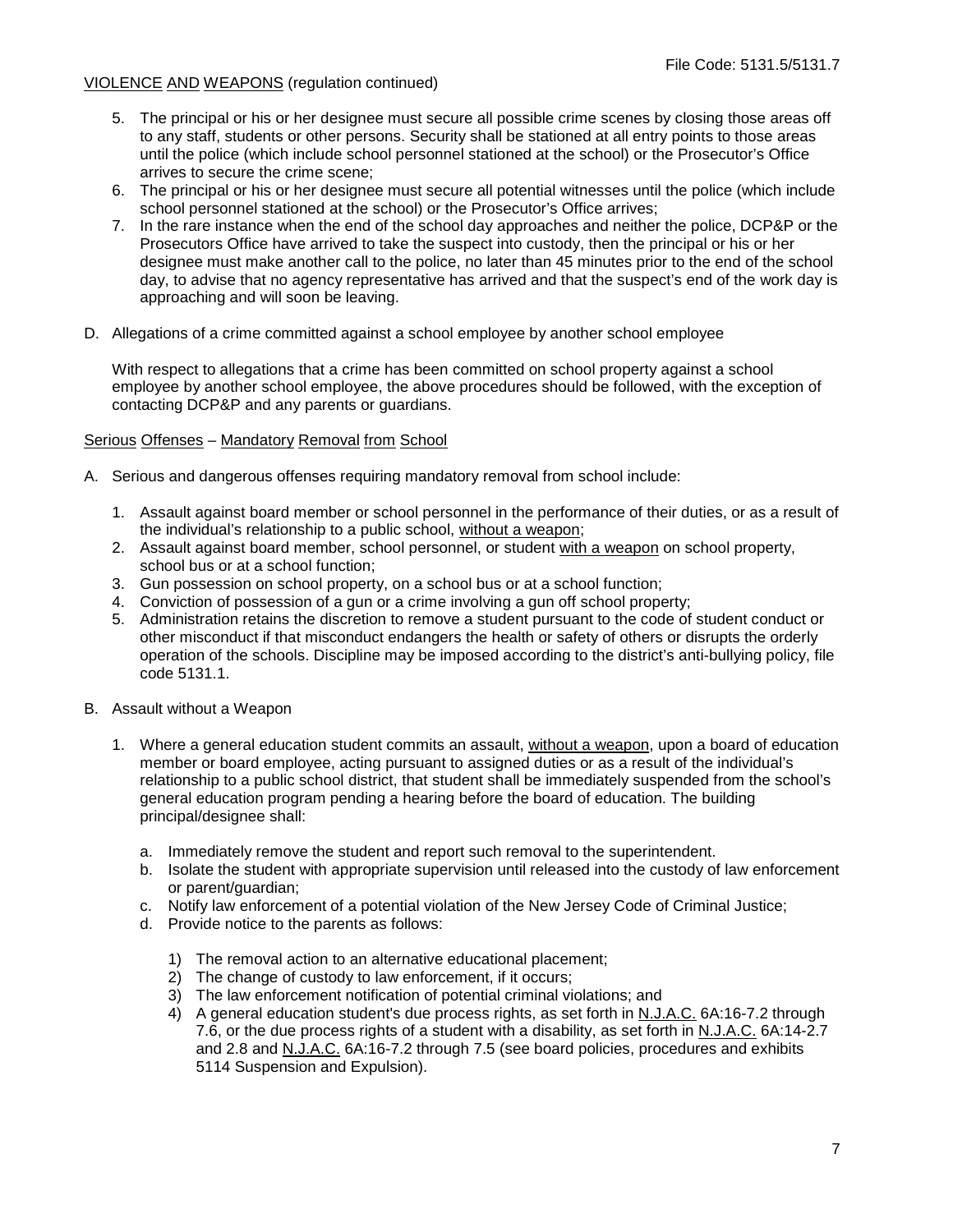- 2. The board hearing shall take place within 30 calendar days of the initial suspension. Parental notification of the hearing date shall take place as soon as practical, but in no case, less than five calendar days prior to the hearing.
- 3. The student shall be entitled to all the due process protections associated with a long-term suspension (N.J.A.C. 6A:16-7.3) that apply. If it is found that the student did not commit the offense(s), the student shall be immediately returned to the program from which he or she was removed. The board shall:
	- a. Approve the provision of alternate educational arrangements for suspensions of longer than 5 days;
	- b. Conduct a formal hearing within 30 days of the first day of the student's removal;
	- c. Notify the parent/guardians in writing of the decision within 5 days;
	- d. Notify the parents/guardians of the right to appeal to the commissioner within 90 days.
- 4. Upon written notice to the building principal that a student has assaulted a board member or school employee, the principal shall promptly file a report with the superintendent of schools, who shall notify the board of education at the next regular meeting. The name of the student may be revealed to the board in executive session, but may not be disclosed to the public.
- C. Assault with a Weapon
	- 1. Where a student commits an assault with a weapon on upon a board of education member, board employee, or another student on school grounds, that student, other than a student with a disability, shall be immediately removed from the school's general education program for a period not exceeding one calendar year. The building principal/designee shall:
		- a. Immediately remove the student and report such removal to the superintendent;
		- b. Such removal shall be for one calendar year and shall be subject to modification by the superintendent on an individual basis;
		- c. The superintendent shall document the reasons for each modification in the student's disciplinary file and shall make such documentation available to the Commissioner of Education upon request.
	- 2. Isolate the student with appropriate supervision until released into the custody of law enforcement or parent/guardian;
	- 3. Notify law enforcement of a potential violation of the New Jersey Code of Criminal Justice,
	- 4. Provide notice to the parents as follows:
		- a. The removal action to an alternative educational placement, including the dates of the one calendar year removal from the general education program;
		- b. The law enforcement notification;
		- c. The change of custody, if it occurs; and
		- d. A general education student's due process rights, as set forth in N.J.A.C. 6A:16-7.2 through 7.6, or the due process rights of a student with a disability, as set forth in N.J.A.C. 6A:14-2.7 and 2.8 and N.J.A.C. 6A:16-7.2 through 7.
	- 5. Provide notification according to N.J.A.C. 6A:16-7.2, -7.3 as detailed for short-term and long-term suspension (see board regulation 5114 Suspension and Expulsion).
	- 6. The student shall be entitled to all the due process protections associated with a long-term suspension (N.J.A.C. 6A:16-7.3) that apply. The board shall:
		- a. Approve the provision of alternate educational arrangements for suspensions of longer than 5 days;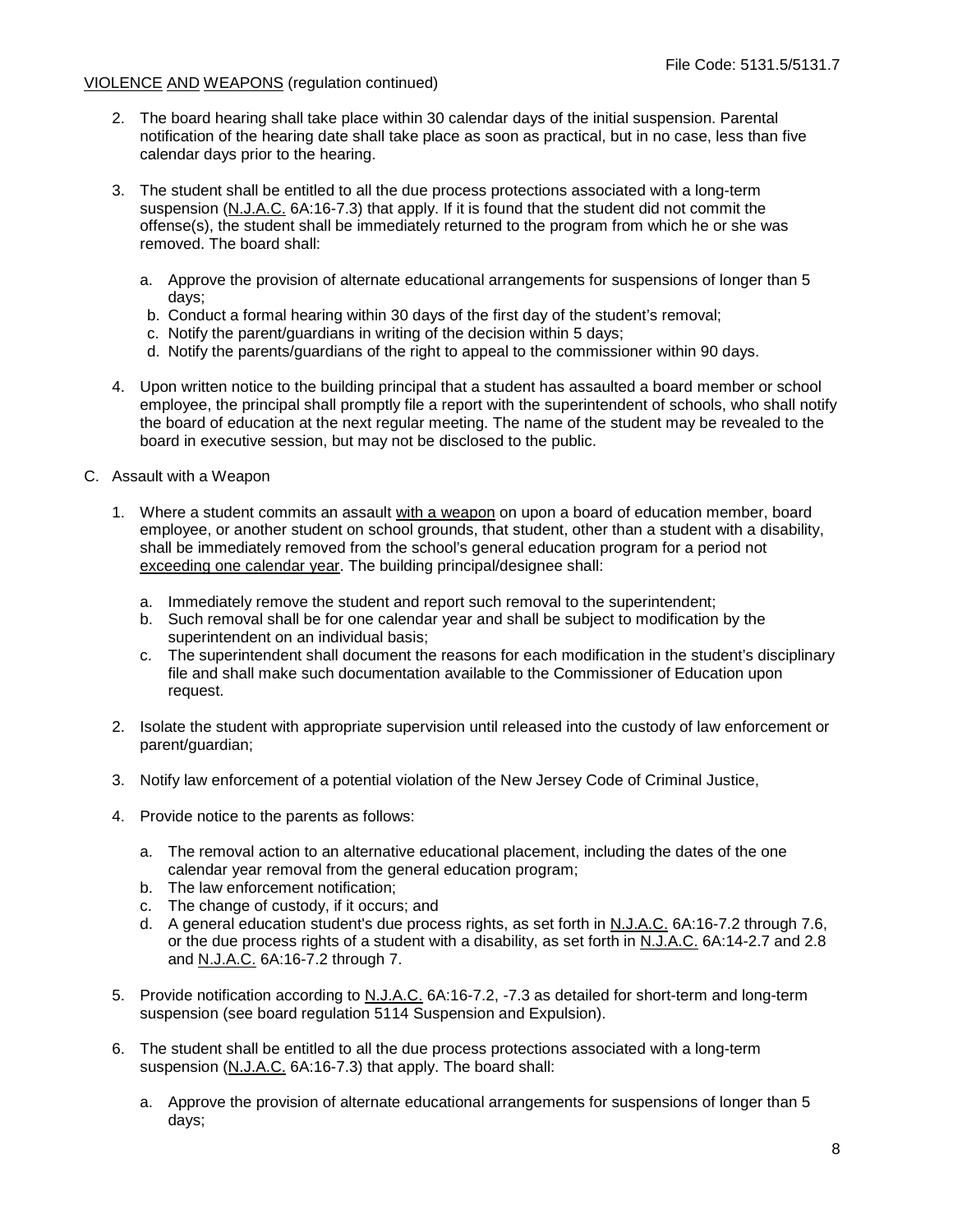- b. Conduct a formal hearing within 30 days of the first day of the student's removal;
- c. Notify the parent/guardians in writing of the decision within 5 days;
- d. Notify the parents/guardians of the right to appeal to the commissioner within 90 days.

## D. Gun Possession

- 1. Where a student, other than a student with a disability, is found in possession of a firearm on school grounds, on a school bus, or at a board-approved activity, the building principal/designee shall:
	- a. Immediately remove the student and report such removal to the superintendent;
	- b. Such removal shall be for one calendar year and shall be subject to modification by the superintendent on an individual basis;
	- c. The superintendent shall document the reasons for each modification in the student's disciplinary file and shall make such documentation available to the Commissioner of Education upon request.
- 2. Isolate the student with appropriate supervision until released into the custody of law enforcement or parent/guardian;
- 3. Notify law enforcement of a potential violation of the New Jersey Code of Criminal Justice, specifically the belief that the student was found in possession of firearm on school grounds, on a school bus, or at a board-approved activity;
- 4. Provide notice to the parents as follows:
	- a. The removal action including the dates of the one calendar year removal from the general education program;
	- b. The law enforcement notification;
	- c. The change of custody, if it occurs; and
	- d. A general education student's due process rights, as set forth in N.J.A.C. 6A:16-7.2 through 7.6, or the due process rights of a student with a disability, as set forth in N.J.A.C. 6A:14-2.7 and 2.8 and N.J.A.C. 6A:16-7.2 through 7.5 (See board policy and regulation 5114 Suspension and Expulsion).
- 5. The student shall be entitled to all the due process protections associated with a long-term suspension (N.J.A.C. 6A:16-7.3) that apply as detailed in board regulation 5114 Suspension and Expulsion. The board shall:
	- a. Approve the provision of alternate educational arrangements for suspensions of longer than 5 days;
	- b. Conduct a formal hearing within 30 days of the first day of the student's removal;
	- c. Notify the parent/guardians in writing of the decision within 5 days;
	- d. Notify the parents/guardians of the right to appeal to the commissioner within 90 days.
- E. Conviction/Adjudication

Upon court notice that a student has been convicted or adjudicated delinquent for possession of a firearm on school grounds or has been convicted or adjudicated delinquent for committing a crime while in possession of a firearm on school grounds, the building principal/designee shall notify the superintendent who shall initiate removal proceedings.

#### Public Hearing Requirements

- A. Two times each school year, between September 1 and January 1 and between January 1 and June 30, at a public hearing, the superintendent shall report to the board all acts of violence, vandalism, and harassment, intimidation, or bullying which occurred during the previous reporting period. The report shall include:
	- 1. The number of reports of harassment, intimidation, or bullying;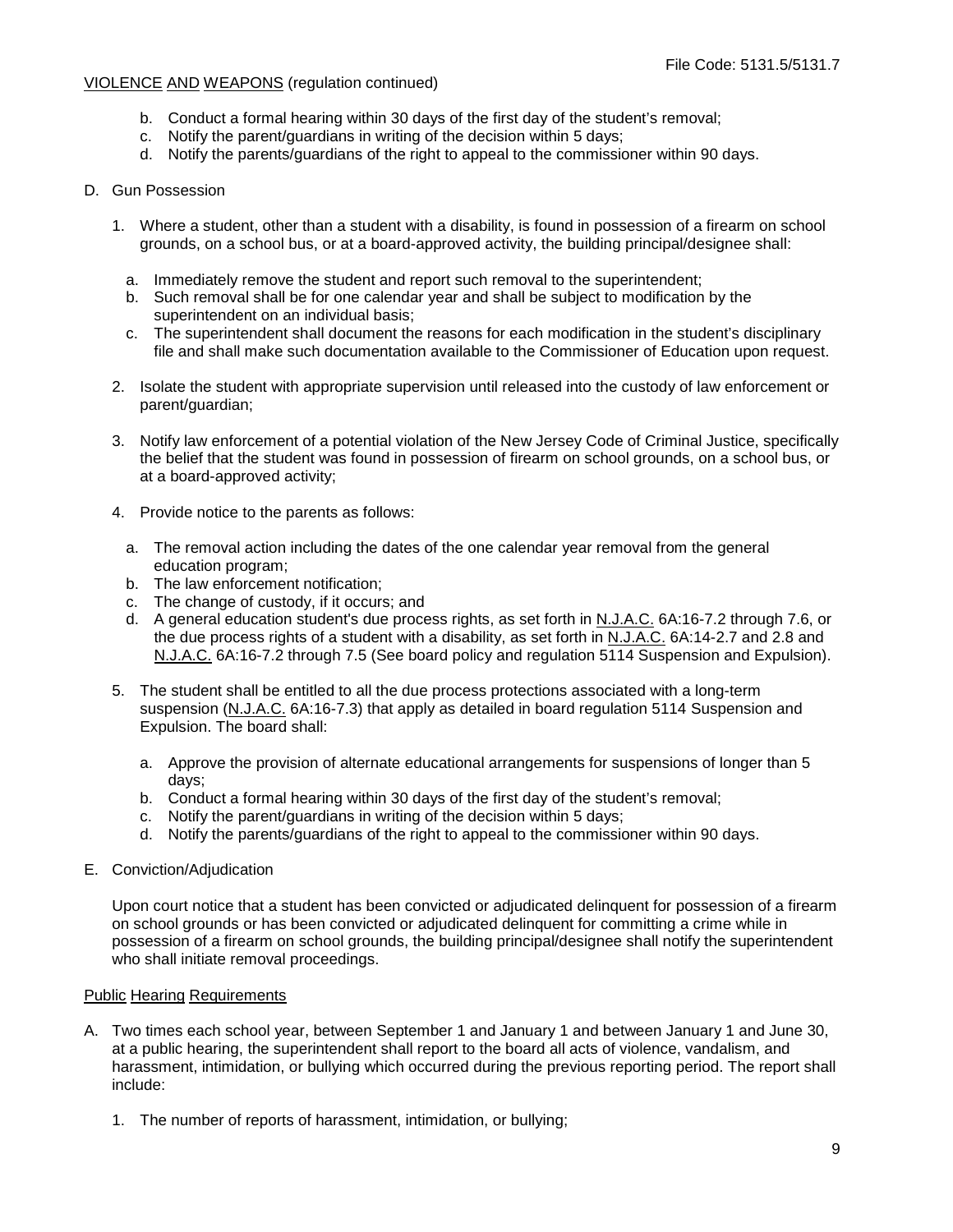- 2. The status of all investigations;
- 3. The nature of the bullying based on one of the protected categories identified in the definition of harassment, intimidation and bullying (see N.J.S.A. 18A:37-14 Anti-Bullying Bill of Rights and board policy 5131.1 Harassment, Intimidation and Bullying);
- 4. The names of the investigators:
- 5. The type and nature of any discipline imposed on any student engaged in harassment, intimidation, or bullying; and
- 6. Any other measures imposed, training conducted, or programs implemented, to reduce harassment, intimidation, or bullying.
- B. The information shall also be reported once during each reporting period to the Department of Education. The report must include data broken down by the enumerated categories as listed in the definition of harassment, intimidation and bullying (see N.J.S.A. 18A:37-14 Anti-Bullying Bill of Rights and board policy 5131.1 Harassment, Intimidation and Bullying). The data shall also be broken down by each school in the district, in addition to district-wide data. It shall be a violation to release improperly any confidential information not authorized by federal or State law for public release.

#### Verification

Verification of the reports on violence, vandalism, and harassment, intimidation, or bullying shall be part of the State's monitoring of the school district. A school employee who knowingly falsifies the report shall be penalized to the extent consistent with law.

The superintendent shall use the Department of Education recommendations for the confirmation and verification of the Student Safety Data System (SSDS) report. It shall be the responsibility of the superintendent or his or her designee(s) to:

- A. Compare municipal police reports to the Violence, Vandalism, and Substance Abuse (VV-SA) Incident Forms to ensure occurrences of police activity on your agency's grounds were reported (Student Safety Data System (SSDS) incidents, if such incidents meet the criteria of an Student Safety Data System (SSDS)-defined incident;
- B. Review the school records of student disciplinary actions (e.g., detention, suspension, expulsion) to ensure any incidents related to these measures, as well as the disciplinary actions taken, were accurately recorded in the Student Safety Data System (SSDS), if such incidents meet the criteria of an Student Safety Data System (SSDS)-defined incident;
- C. Review harassment, intimidation, and bullying (HIB) investigation reports to ensure all cases of HIB affirmed by the board have been entered accurately into the Student Safety Data System (SSDS);
- D. Review school records of arson, theft, and damage to property to ensure accurate input into the [KG1]Student Safety Data System (SSDS);
- E. Review nurse's office records (injury reports) to ensure all Student Safety Data System (SSDS) records accurately reflect associated injuries, if such incidents meet the criteria of a Student Safety Data System (SSDS)-defined incident;
- F. Review the School Security Incident Report forms that were submitted to the NJDOE to ensure these incidents have been reported over the Student Safety Data System (SSDS), if such incidents meet the criteria of an Student Safety Data System (SSDS)-defined incident;
- G. Ensure that the number of VV-SA report forms on record at the schools matches the number of incidents that appear in the Student Safety Data System (SSDS) Report Module;
- H. Ensure the number of HIB incidents affirmed by the board in Student Safety Data System (SSDS) match the number of affirmed HIB incidents in the Harassment, Intimidation and Bullying – Investigations, Training and Programs (HIB-ITP) data collection system;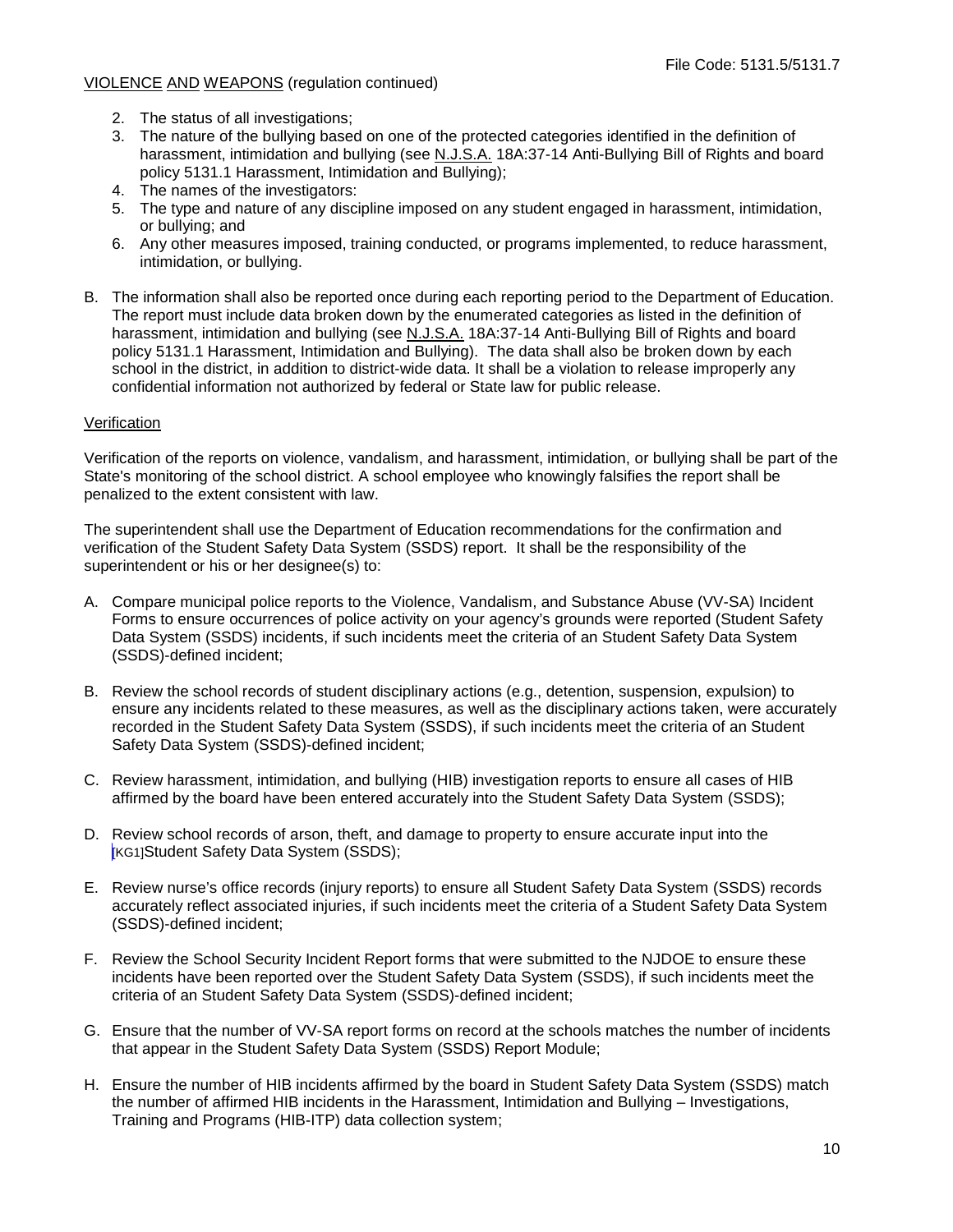- I. Ensure that the information recorded on the Student Safety Data System (SSDS) report forms coincides with the information provided in the Student Safety Data System (SSDS) Report Module:
	- 1. The number and type of incidents (Violence, HIB, Vandalism, Substance Offense, and/or Weapons) appearing in the Incident Category Summary;
	- 2. The Action Taken Summary;
	- 3. The Offender Type Summary;
	- 4. The Victim Type Summary;
	- 5. The Student Removal Summary (including the removal of students with disabilities for reasons other than violence, HIB, vandalism, substance offenses and weapons offenses);
	- 6. Victim(s) of a Violent Criminal Offense;
	- 7. Program(s) Provided Upon Disciplinary Action;
	- 8. Missing Offender Information; and
	- 9. Missing Victim Information.
- J. Check to make sure all schools' data are entered;
- K. Review the incidents listed for each school in the Incident Listing; click the Incident Number hyperlink to check the incident details. After printing the Incident Listing, have each school review records of its suspensions to determine if any incidents are missing in the Student Safety Data System (SSDS);
- L. Checking the report data against the incident reports to ensure the numbers are accurate;
- M. A board of education shall provide ongoing staff training, in cooperation with the Department of Education, in fulfilling the reporting requirements pursuant to this section. The majority representative of the school employees shall have access monthly to the number and disposition of all reported acts of school violence, vandalism, and harassment, intimidation, or bullying.

(See: http://homeroom.state.nj.us/Student Safety Data System (SSDS)/Student Safety Data System (SSDS)\_verify\_2012-13.pdf)

#### Knowingly Falsifying the Report

- A. Whenever it is alleged that a school employee has knowingly falsified the report, the board shall make a determination regarding whether the employee committed the act;
- B. Any employee alleged to have knowingly falsified the report shall be notified in writing of the allegation. The employee may file a grievance according to law, grievance procedures under their respective bargaining agreements, or other district grievance procedures as appropriate;
- C. If it is determined that an employee has knowingly falsified the report, one or more of the following actions may be taken:
	- 1. Impose minor discipline on a tenured or non-tenured employee notwithstanding any other law to the contrary and if negotiated with the majority representative of the employees in the appropriate collective bargaining unit;
	- 2. Withhold a tenured or nontenured employee's increment;
	- 3. File tenure charges with the secretary of the board in writing and with a written statement of evidence under oath to support such charges; and/or
	- 4. Terminate employment.
- D. Any disciplinary action resulting from the falsification of the Student Safety Data System (SSDS) reporting requirements shall be based on its consideration of the nature of the conduct, the circumstances under which it occurred, and the employee's prior employment record;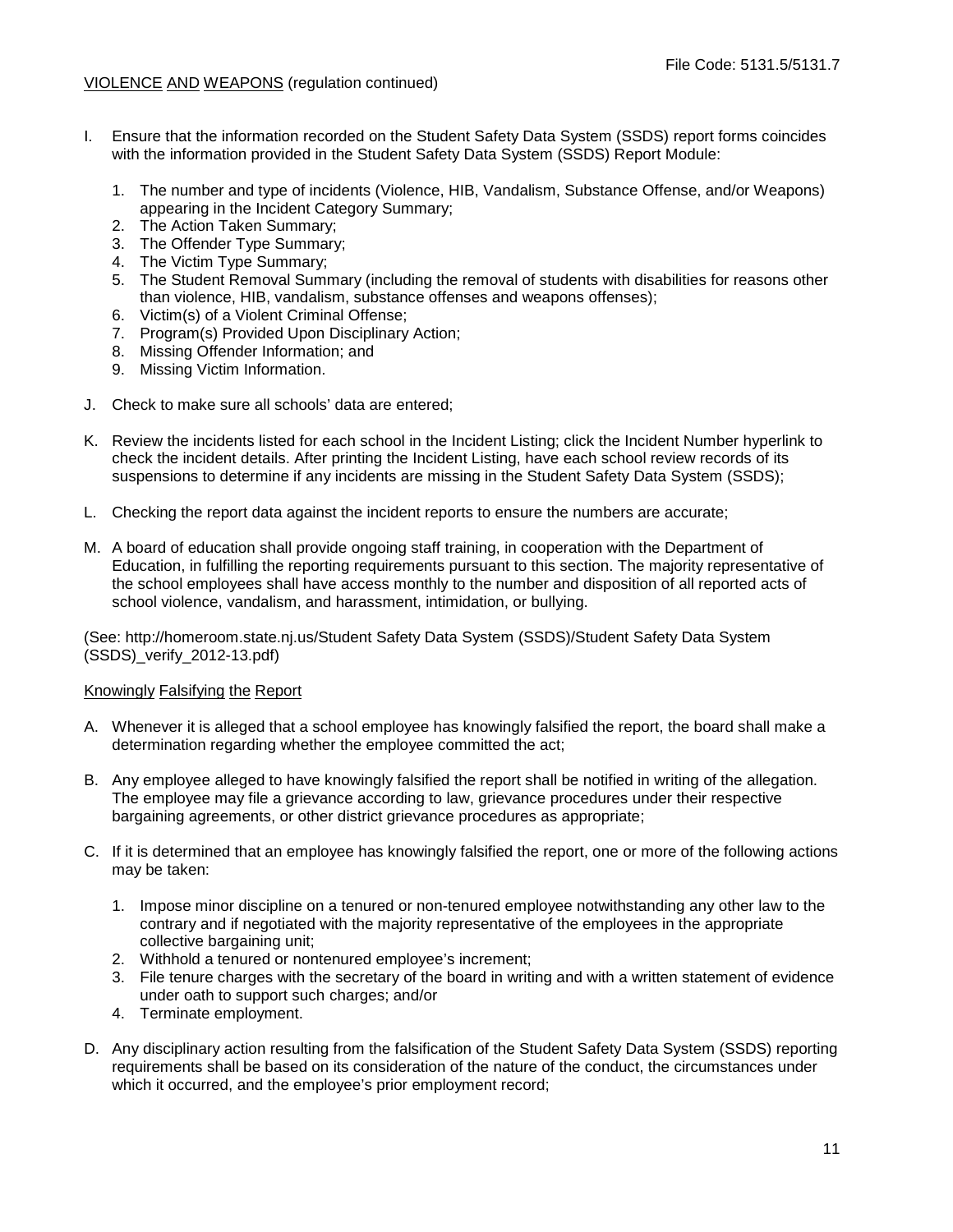- E. Any employee having been found responsible for the falsification of the report by the board shall have the right to:
	- 1. File a grievance under their respective bargaining agreements;
	- 2. Appeal the board's determination to the Commissioner of Education and subsequently to the State Board of Education; or
	- 3. Appeal the decision to the Superior Court of New Jersey.
- F. The availability of appeal options shall be based upon the action taken by the board.

#### School Violence Awareness Week

The week beginning with the third Monday in October of each year is designated as "School Violence Awareness Week." All schools in the district shall observe this week by organizing activities designed to prevent school violence. Activities shall include age-appropriate opportunities for student discussion on conflict resolution, diversity, and tolerance. Law enforcement personnel shall be invited to join members of the teaching staff in the discussions. Programs shall also be provided for school board employees that are designed to help them recognize warning signs of school violence and to instruct them on recommended conduct during an incident of school violence.

Each building principal shall ensure that appropriate programs are designed and implemented in each school and grade level. The principal/designee may utilize the New Jersey Department of Education resources or may utilize other appropriate programs and materials. Department of Education recommended programs include:

- 1. Keeping Our Kids Safe, Healthy and in School webpage includes resources about positive learning environments, as well as resources specific to character and social development and student behavior [\(http://www.state.nj.us/education/students/safety/sandp/\)](http://www.state.nj.us/education/students/safety/sandp/).
- 2. New Jersey Commission on Holocaust Education website includes the 9/11 curriculum, Learning from the Challenges of Our Times, and the K-4 Holocaust Genocide Curriculum. Both resources emphasize the importance of respecting diversity and appreciating others. In addition, both provide lesson plans that stress the importance of respect for others and of ways to deal with issues of prejudice and bias in the classroom [\(http://www.state.nj.us/education/holocaust/\)](http://www.state.nj.us/education/holocaust/).
- 3. New Jersey School Climate Survey (NJSCS) website provides the materials needed to conduct climate surveys of students, staff and parents. [\(http://www.state.nj.us/education/students/safety/behavior/njscs\)](http://www.state.nj.us/education/students/safety/behavior/njscs).
- 4. To help schools comply with the requirements for School Violence Awareness Week, the NJDOE has provided guidance online at [http://www.nj.gov/education/students/safety/behavior/violence.shtml.](http://www.nj.gov/education/students/safety/behavior/violence.shtml) The guidance document Is included (see exhibit 1 Guidance for Schools on Violence Awareness Week).

### **REGULATION HISTORY**

| <b>NJSBA Review/Update:</b> | August 2017        |
|-----------------------------|--------------------|
| Adopted:                    | September 12, 2018 |

#### **CROSS REFERENCES**

- 5114 Suspension and Expulsion<br>5114 Suspension and Expulsion.
- Suspension and Expulsion, Regulation
- 5114 Parent Notification and Due Process Letter, Exhibit<br>5131.5 Violence and Vandalism
- Violence and Vandalism
- 5131.6 Substance Abuse
- 5131.6 Substance Abuse, Regulation
- 5131.7 Weapons and Dangerous Instruments